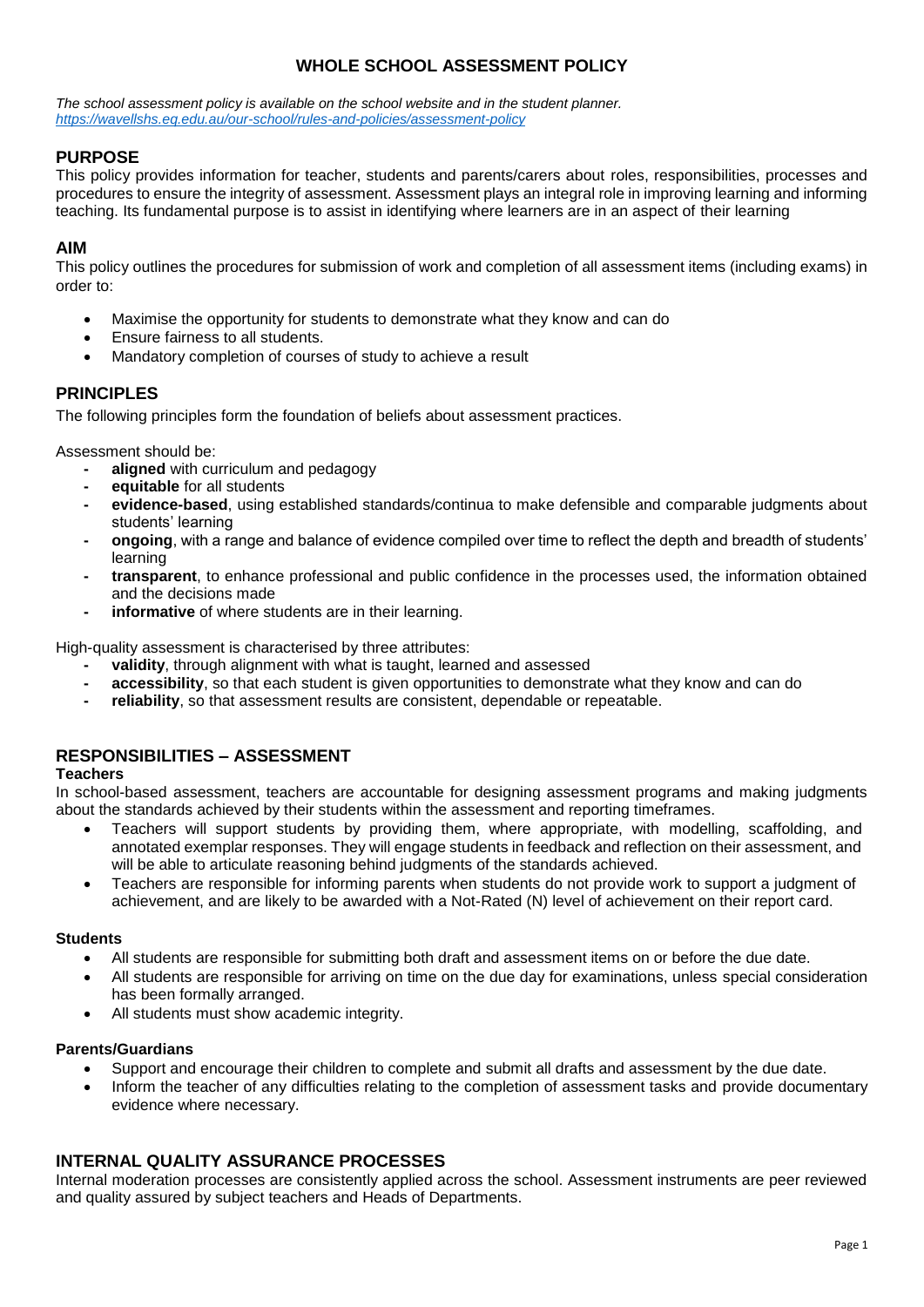# **CHANGING SUBJECTS**

Students who change subjects may be required to complete assessment to 'catch up' and be assigned credit for the course. This will be negotiated with the relevant Head of Department.

# **SUBMISSION OF ASSIGNMENTS**

All assessment that contributes to decision-making about student academic performance must satisfy the following criteria:

- **a)** Submitted work must be the students' own work
- **b)** A hard copy of the assessment must be presented/submitted by the end of the subject lesson on the due date
- **c)** If a digital submission is required (E.g. Turnitin) then a digital submission must also be submitted by the end of the subject lesson on the due date

### **Due Dates**

All assessments are expected to be completed by the designated due dates even if students are absent on the due date, unless there are exceptional circumstances, which are covered by the below provisions.

### **Absent on due date for Assignments**

If a student is absent on the due date then every effort must be made to submit the assignment by the due date and time. This can be done by delivering a hard copy to the school or via email to the teacher.

### **Illness**

If unable to submit the assessment due to illness the following actions are required:

- **-** A parent/carer are to contact the school to inform of absence and speak with a Deputy Principal or Head of Department to discuss the relevant circumstances, and a revised due date may be established
- **-** Students in years 7-10 are required to provide documentary evidence (e.g. parental note)
- **-** Students in years 11 and 12 are required to provide a medical certificate

### **Extenuating circumstances**

If unable to submit the assessment due extenuating circumstances e.g. bereavement; then the following actions are required:

- **-** A parent/carer are to contact the school to inform of absence and speak with a Deputy Principal or Head of Department to discuss the relevant circumstances, and a revised due date may be established
- **-** Provide supporting evidence
- **-** Students in years 11 and 12 may require an extension

Technology issues are not to be considered an extenuating circumstance given access to email and the use of USBs. Family holidays and sporting or extra-curricular activities are also not to be considered an extenuating circumstance.

# **Non-submission of assignment on due date**

Unless covered by the circumstances outlined in '**Due Dates'** - students who fail to submit assignments on the due date are to be treated as follows:

- **a)** The teacher will make judgements on available evidence.
	- i. Available evidence may take form of previously submitted drafts, class work or other authenticated evidence.
- **b)** If no evidence is available, the student is to be given resources by the teacher in the relevant subject lesson and the student is to be given the lesson time to submit the task. This piece of work is to be assessed against the assignment criteria.
- **c)** If a student states that the assignment is completed but left at home, the student is to be informed that the assignment may be submitted up to 4:00pm at the school or emailed by 6:00pm on the due date. If this is not possible, the student will have to phone his/her parent and arrange for a parent to speak with the Head of Department. If this procedure is followed, the submitted assignment is to replace the previous evidence for assessment purposes.
- **d)** If no assignment is forthcoming, the evidence submitted on the due date will be deemed to be the item for assessment and treated in the usual way:
	- **-** Marked and commented upon.
	- **-** Credited towards completion of the course.
	- **-** Credited towards the student's level of achievement for the course.

# **Year 11 and 12**

Late submissions will not be accepted without an approved extension.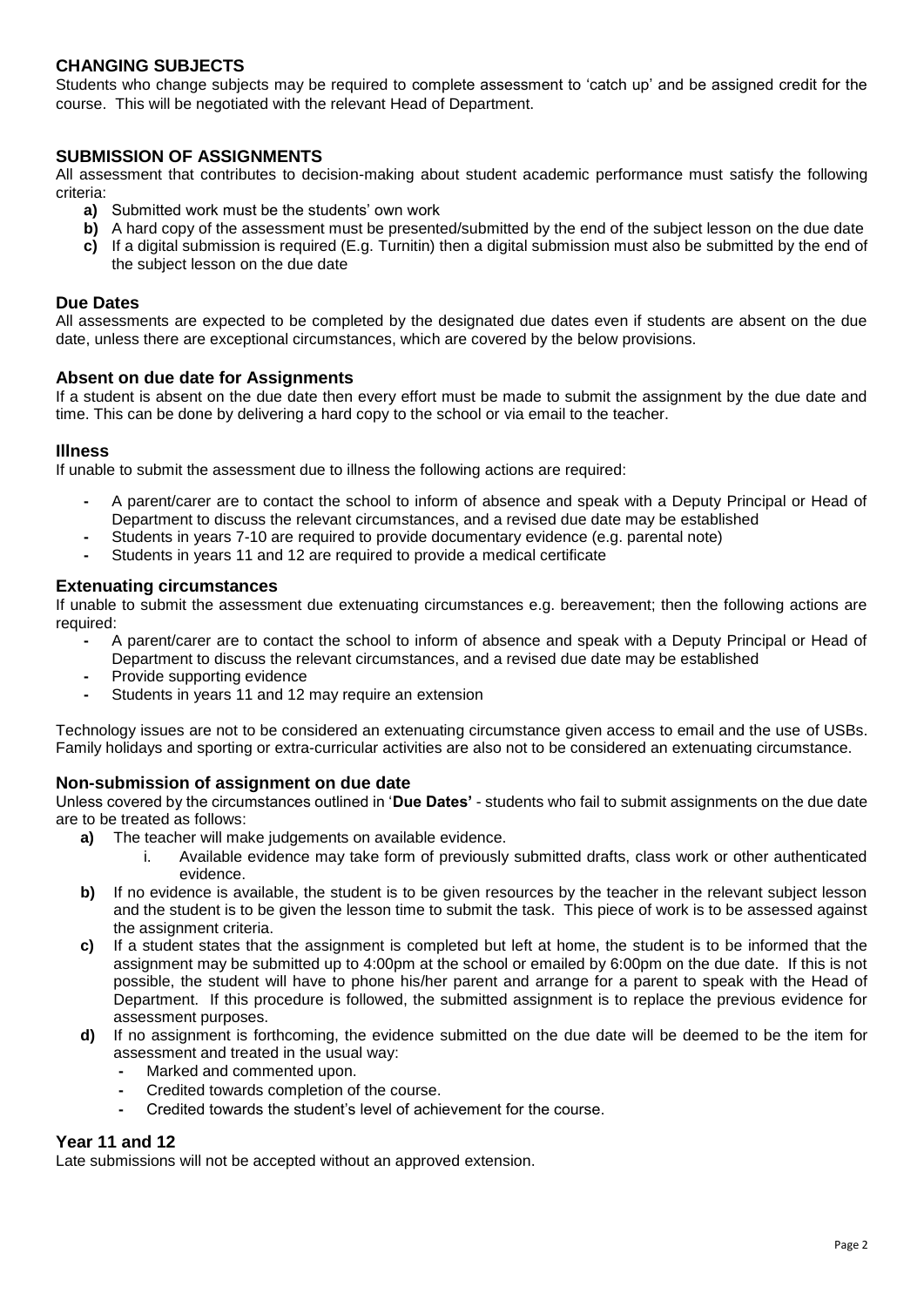# **EXTENSIONS AND ACCESS ARRANGEMENTS AND REASONABLE ADJUSTMENTS (AARA) For Years 7 – 10**

An extension of time may be granted by the **Head of Department prior** to the due date if, in his or her opinion, sufficient reason exists. Such extension will be at the discretion of the Head of Department. Students have a right of appeal to a Deputy Principal on such matters. A major factor of consideration in any appeal will be the date when the assignment was set, its proximity to the date the assignment is due and reason for extension.

### **For Years 11 and 12**

An extension of time may be granted by the **Senior Secondary Deputy prior** to the due date if, in his or her opinion, sufficient reason exists. An application for extension form must be completed to request an extension. Please attach any relevant documents to this form.

### [Extension form](file://///EQGBN2048001/Data/Coredata/Curriculum/Application%20for%20assessment%20extension.doc%20%20whole%20school.doc)

When circumstances necessitate and eligibility criteria have been met, a student may apply for AARA for single or multiple assessment events.

Refer to the *Wavell State High School AARA Policy and Procedures.*

# **MANAGING RESPONSE LENGTH**

Students must ensure that assessment responses satisfy the designated length/duration requirements of the assessment instrument. All assessment items will indicate the required length of response as either: word length, time duration and/or page count. The evidence provided within a designated length/duration requirement will be considered for assessment purposes. Any evidence in excess of these limits will not be considered.

If students present an assessment response that exceeds the required response length the following will occur:

**-** At the earliest available time, the teacher will notify the student that they have exceeded the response length **-** The student will then be given the opportunity to clearly indicate which part of the response they would like to redact from the response before a judgement is made on the evidence in the student response. This will be completed with the teacher on the original copy of the response.

### **DRAFTING**

Drafting is a preliminary version of an assessment response. It is a way in which students receive feedback from their teachers. There are various methods for feedback to be provided and this occurs naturally as part of the teaching and learning process.

Providing feedback is a consultative process, not a marking process. Feedback on a draft will not compromise the authenticity of student work.

**Years 7-10**: Drafting may occur in multiple forms and at various times depending on subject and assessment item. **Year 11-12**: One draft will be provided with feedback by a subject teacher. A draft may differ in form depending on the subject and assessment technique; in writing or orally; to an individual or to the whole class; and/or through questioning.

# **ABSENT ON DAY OF EXAMINATION**

If a student is absent (with or without a valid reason) from a scheduled examination, the following procedures will apply. It is the decision of the Head of Department if a "late paper" is to be the same paper, or an equivalent paper, that a student will be required to complete.

# **In-Class Assessments**

*By "in-class assessments", we mean any work done in a scheduled lesson or lessons at school. These may take an oral, written, practical or performance mode*

- **a)** For written tasks, at the next lesson after the scheduled date, the student is to complete the required assessment task on that day as directed by the teacher.
- **b)** For oral, practical or performance tasks, the students will:
	- *i. For an individual task:*

At the next lesson after the scheduled date, the teacher will request the student to present the task during the lesson or to suit the requirements of the class and/or teacher's timetable. Where necessary a suitable audience may need to be organised by the student and/or teacher.

*ii. For a group task:* 

Depending on the duration of absence of the student after the scheduled date and at the discretion of the Head of Department, the student may be requested to complete an alternative assessment task if reforming the original group is impractical.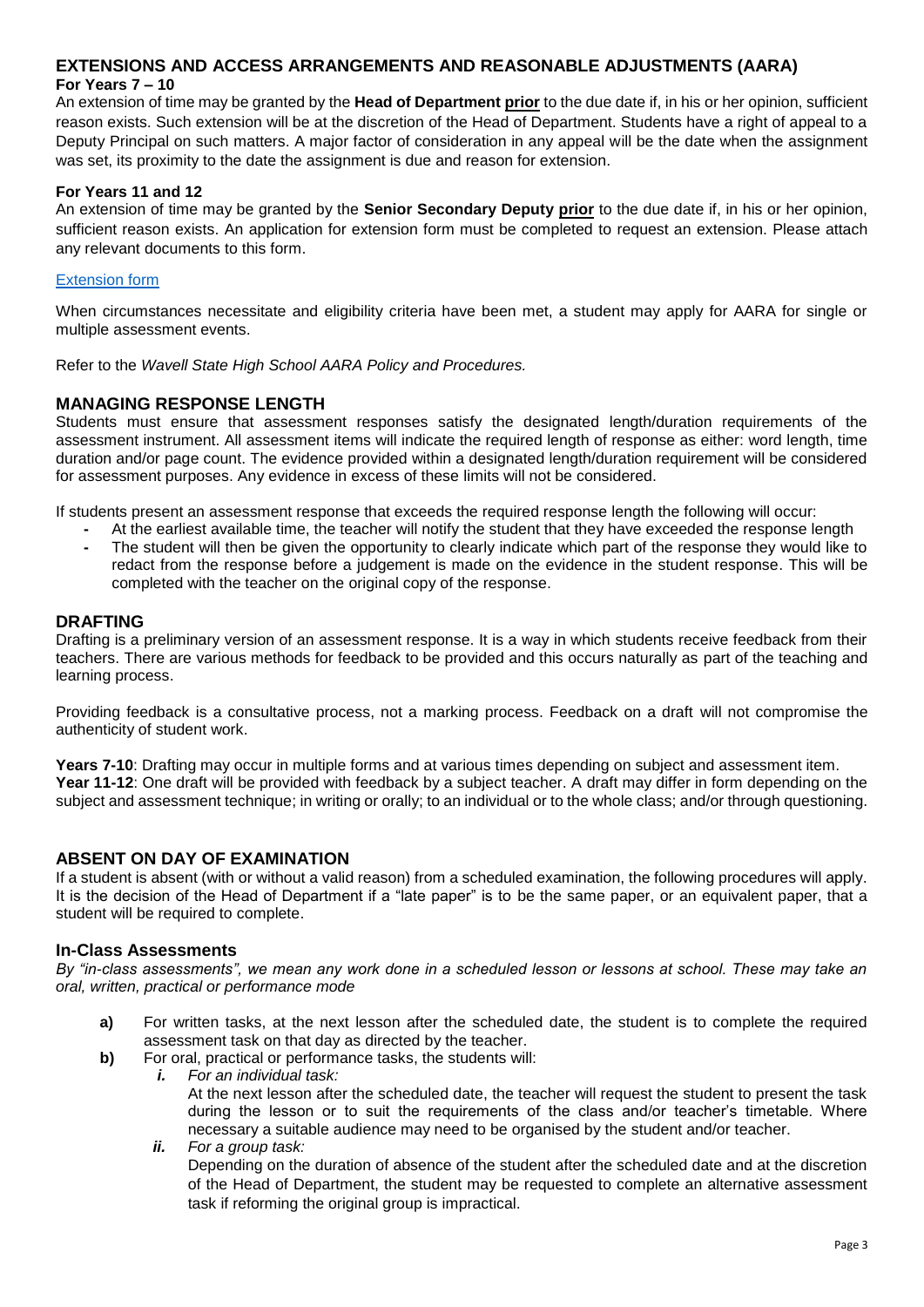# **Examination Blocks**

- **a)** The class teacher has a responsibility to notify the relevant Head of Department of the names of students who have not completed end of semester / unit examination tasks. The Head of Department is to liaise with the Deputy Principal on such matters.
- **b)** At the next free session, it is the responsibility of the student to report to the Deputy Principal in charge of examinations. A written statement signed by a parent/guardian, or a medical certificate that explains why the student has been absent from the scheduled assessment task, must be provided by the student. A time will then be negotiated to complete the paper.
- **c)** If a student fails to report to the Deputy Principal, the class teacher, Head of Department or Deputy Principal will contact a parent and arrange a time as soon as possible to complete the assessment task.
- **d)** If a student is absent for a practical exam, the Deputy Principal will liaise with the Head of Department as to the possibility of an alternative examination session. If no session is possible, an alternative assessment task will be set by the Head of Department.
- **e)** If a known absence, the student must contact the school.

If, in the opinion of the Principal it is considered necessary, students may be required to complete alternative or additional assessment items, so that they may be deemed as having completed the course requirements, and thus, awarded a level of achievement.

It is the **RESPONSIBILITY** of the student to take the following steps when an exam has been missed. *(Failure to do so may result in credit not being awarded).*

# **Absent for One or More Examinations:**

- (a) On the day phone the central office and advise them of:
	- (1) Your Name
	- (2) Your Form Class<br>(3) Subject/s missed
	- Subject/s missed and teacher/s of subject
	- (4) Day, date and session exam/s have been missed
	- (5) Date of your return to school
	- (6) Reason of absence
- (b) On the day of your return:
	- (1) Visit Deputy Principal (Resources & Administration), to reschedule all missed exams and advise teachers.
	- (2) Submit required documentation (e.g. doctor's certificate)

# *Failure to comply with the policy above will be regarded as wilful disregard of school policy and:*

- (a) Credit may not be awarded:
- (b) Your teacher will inform your parents of your failure to complete required exams